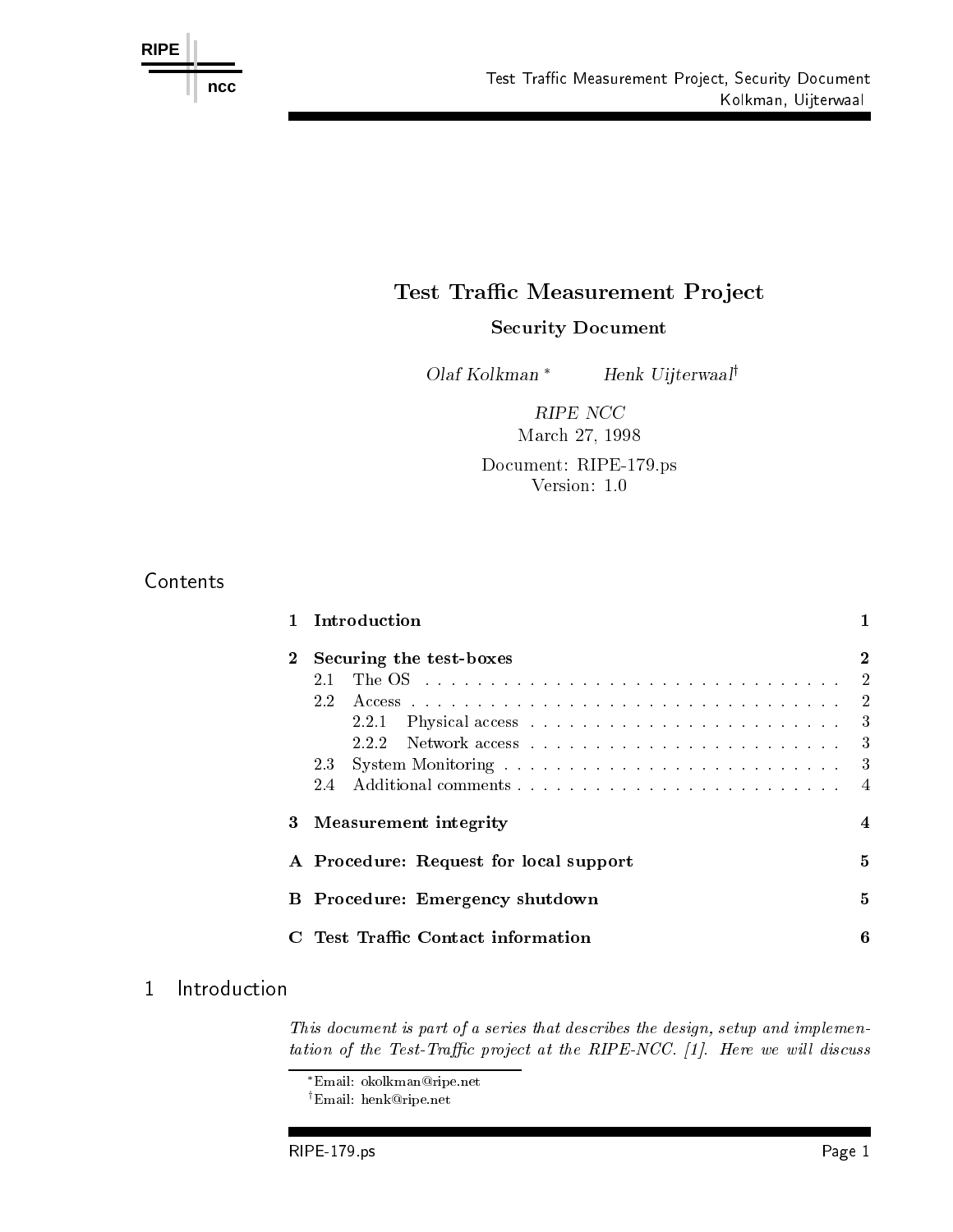

the security issues that are relevant to the testtra-c measurement program  $\overline{I}$  ilos is a agnumic uveument, which will be updated when need arrises.

Kolkman, Uijterwaal

The test-traffic measurement boxes are connected to networks that are vital for ISP operations. Some of the security issues that come to mind when thinking about of hosting such a box are

- Use of the testboxes to generate a very high load on the network Denial of service attack
- Using the test as a stepping stone to other machines in the network in the network  $\sim$
- Using the box as a packet sni er However if a measurement machine should be compromised it will not be useful for packet sniffing if it is on a switched network. If there is the possibility to put the test-traffic machine in a switched network we advice to do so

These kind of 'attacks' can only be done by persons having control over the test-measurement box. In the section 2 we describe how we secure the test-boxes so that only authorized personnel can access the machines.

Not important for the day-to-say operation of the hosting ISP but important to the project itself is the issue of data integrity. In section 3 we will address

### Securing the test-boxes

Our policy is to implement mechanisms and procedures so that only authorized personnel has access to the machine To check the success of these measures we constantly monitor the system on unauthorized changes.

#### $2.1$ The OS

The operating system we the test-boxes is FreeBSD 2.2. Since this operating system is freely available, 'hackers' might find security holes faster than in proprietary systems On the other hand there is a broad user base that checks and upgrades the system if needed. The open nature of the OS also implies that the security policy cannot be based on 'security through obscurity'.

We actively track the mailing list and web sites on FreeBSD security issues and immediately take action when security holes are discovered

### 2.2 Access

The machine is accessible via the network and physically through the use of a console.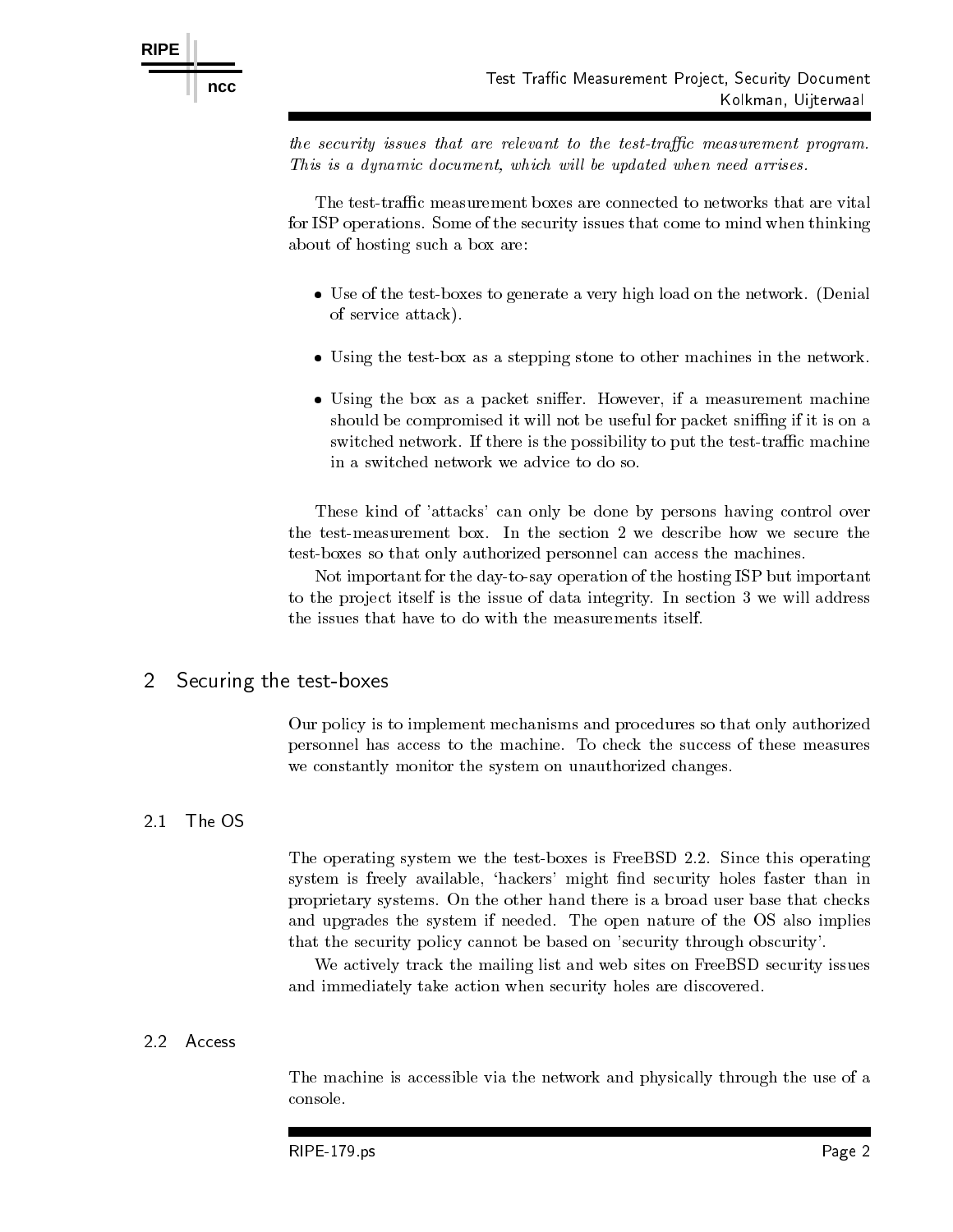

| protocol | protocol                   | port number |
|----------|----------------------------|-------------|
| tcp      | ssh                        | 22          |
| udp      | $\mathop{\rm nt}\nolimits$ | 123         |
|          | syslog                     | 514         |
|          | router                     | 520         |

Table Services listening to external tra-c

### - Physical access

Physical access to the machine should be restricted to persons that are trusted by the network operator where the box is positioned. The network operator should realize that somebody with access to the machine and proper knowledge can become root without difficulty.

Technical contacts at the site should only connect a console to the testbox when asked by RIPE NCC personnel. (See appendix A for further information on how such a request will be made 

### 2.2.2 Network access

#### Only ssh connections are allowed to and from the machine

Access to a user shell on the machine over the network can only be estab lished using ssh [2]. The authentication takes place over an encrypted channel using RSA based authentication

In order to reduce the risk exploits of (yet unknown) bugs in network daemons all the services except those that are strictly necessary for operations have been disabled The disabled services include all the daemons from the rsh suite telnetd and ftpd. Services 'listening' to specific ports are specified in table 1

To reduce the risk that a compromised system is used as a stepping stone we removed most of the network client programs (telnet, ftp etc) and utilities such as compilers. Note, however, that these measures do not provide security as such; a powerful shell language like Perl needs to remain on the system for the measurement software, can be used for any network client or server task. We believe that the disabling of these services has a delaying and hopefully discouraging e ect on trespassers

#### 23 System Monitoring

The system is monitored using scripts that

- Check on the le system content
- Check on change of le permissions and ownership
- Check general system health availability of resources etc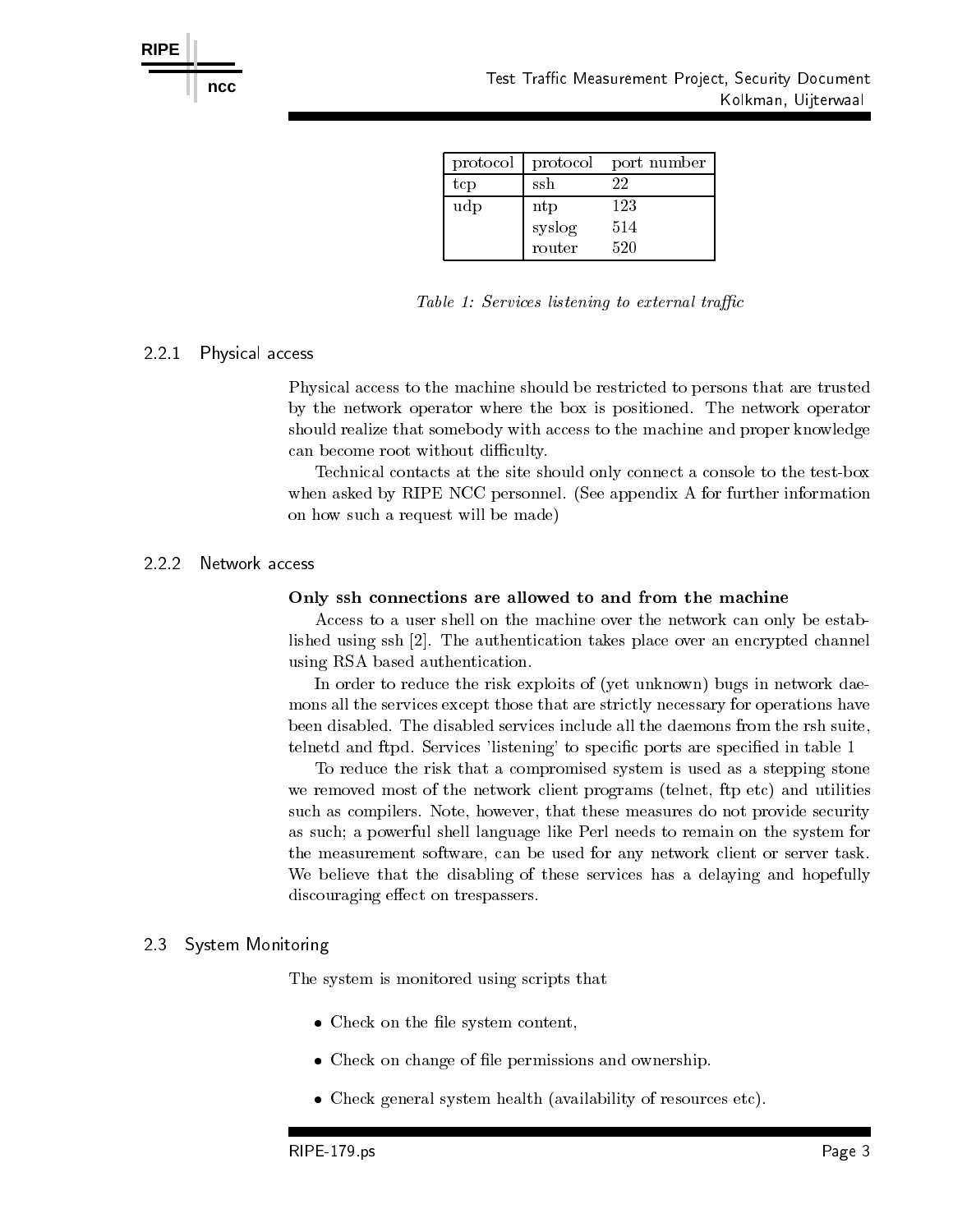

The data generated by these scripts is collected and checked at by the test traffic operators on a regular basis.

#### $2.4$ Additional comments

If we notice that a machine has been compromised we will contact the local technical contact (see section A) and take appropriate actions. If a technical contact at the ISP has a strong suspicion of a hacking attempt originating from our test box at his see all see alley chaired the system of the system of produced  $\sim$  , the second prefer you contact our operations state meat contact performing and emergency system stop, but always contact us after a security related event.

The hosting ISP's can increase security in the following ways.

- 
- configuration files. (As a bad example, you might run scripts that use your zone file as an input for  $/etc/host.$  equiv).

Please notify us when you are applying (router) filters. This will allow us to perform more efficient trouble shooting.

## Measurement integrity

Measurement may be influenced either per accident or my malicious intend. Although we consider this very improbable, we can think of the following issues:

- Modication of time on the testboxes This might be done through the use of the ntp daemon control program xntpdc. As a countermeasure we only accept control commands from xntpdc after proper authentication
- Denial of service attacks on the testbox or the local network In cases this becomes an issue countermeasures can be configuring in routers of the hosting ISP
- Benchmark optimizing Although we consider this kind of attack very improbable we implemented handles in the software design to somewhat disguise the measurement packets

In general, the data will constantly monitor on internal consistency.

## References

- ist ook onder waard O Kolkmannen Internet Delay Measurements using Testi  $T$  . The design  $T$  is a design  $T$  -  $T$  and  $T$  -  $T$  -  $T$  -  $T$  -  $T$  -  $T$  -  $T$  -  $T$  -  $T$  -  $T$  -  $T$  -  $T$  -  $T$  -  $T$  -  $T$  -  $T$  -  $T$  -  $T$  -  $T$  -  $T$  -  $T$  -  $T$  -  $T$  -  $T$  -  $T$  -  $T$  -  $T$  -  $T$  -  $T$  -
- $\vert A\vert$  is fromen, the state factore shelf iteration from the second theory is the second second that  $\mu$ www-cs-hut-fisshRFC for the current work on the RFC The Unix implementation available from ftpftp-cs-hut-fipubssh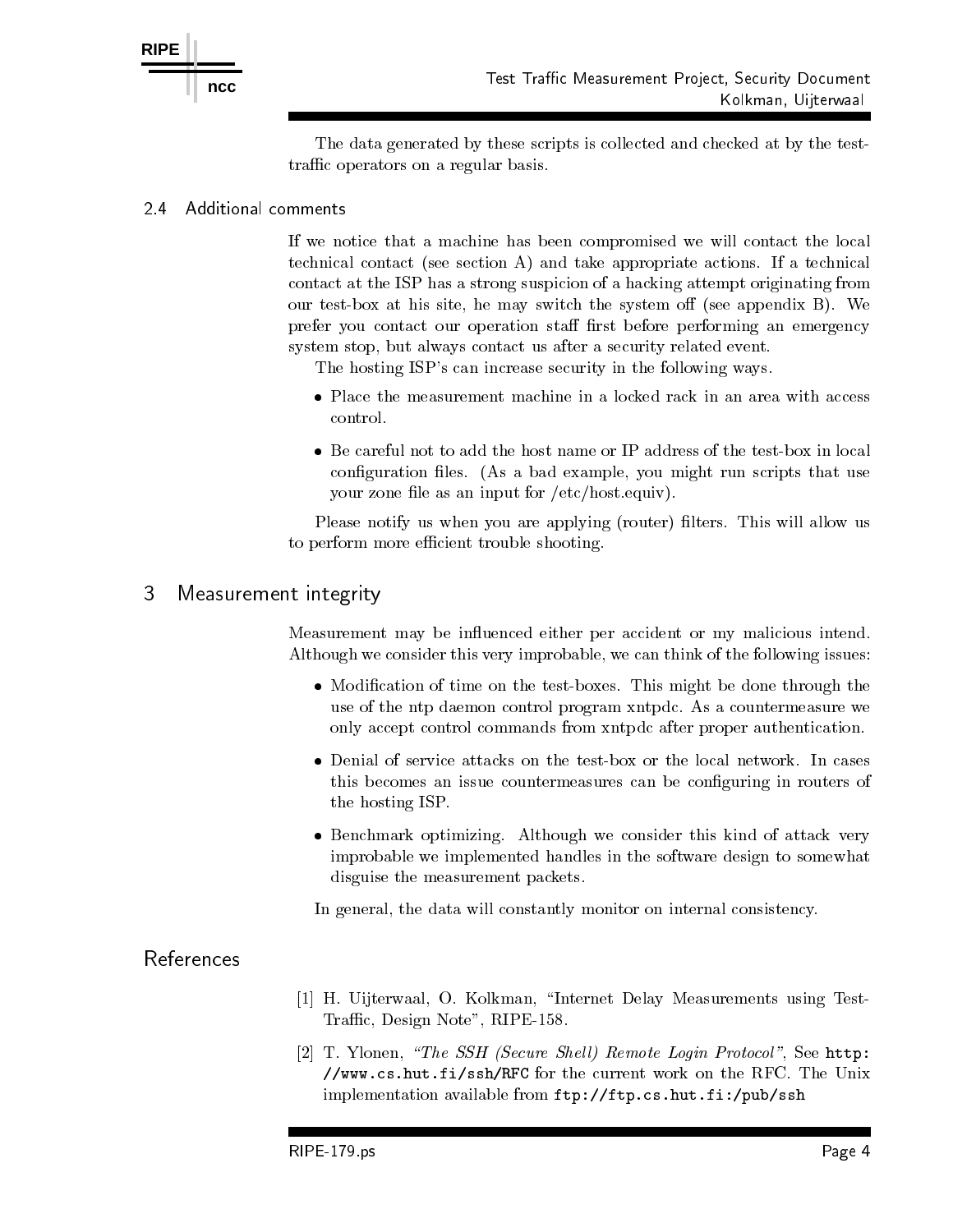

Document history

**RIPE**

- . December 1991, Olaf Kolkman, First draft release version can
- February -- Olaf Kolkman Second draft release version b
- February -- Olaf Kolkman Public release version
- March -- Henk Uijterwaal Put in RIPE document store

#### Procedure: Request for local support A

The test-measurement boxes do not need any support from the local technical contact during normal operations In the rare events that local support is needed the RIPE NCC operators will contact the local technical contact with a request for local support

You can expect requests for operations by letter, email, phone or fax. Please check the identity of the requester in one of the following ways

- Some requests for operations will come with a reference to the testtrac ries for the strategies in the strategies of the interest of the interest of the strategies of the interest of formation concerning the request than do not perform any action on the test tenden sen sen de box but sende to opsttripe-to-opstelle
- $\bullet$  If the request is received by e-mail please check the PGP signature.
- If the request is done by surfacemail fax or telephone please call the RIPE NCC for confirmation. Telephone numbers can be found on our web-page or in section C.

If you doubt the reliability of a request please contact the test-traffic operator

#### B Procedure: Emergency shutdown

Halting the machine is a task that is preferably performed by the test-traffic operator. However there might be cases a system needs to be shutdown. In the case such a emergency shutdown is needed proceed as follows

- connect a keyboard and monitor to the box to the box to the box
- Give the sales sales sales the sales sales sales of the sales of the sales of the sales of the sales of the sa
- Contact the Ripe State test test test test presented t

A power-cycle will normally be sufficient to reboot the machine.

http://www.ripe.net/test-traffic/pgp-Key.html